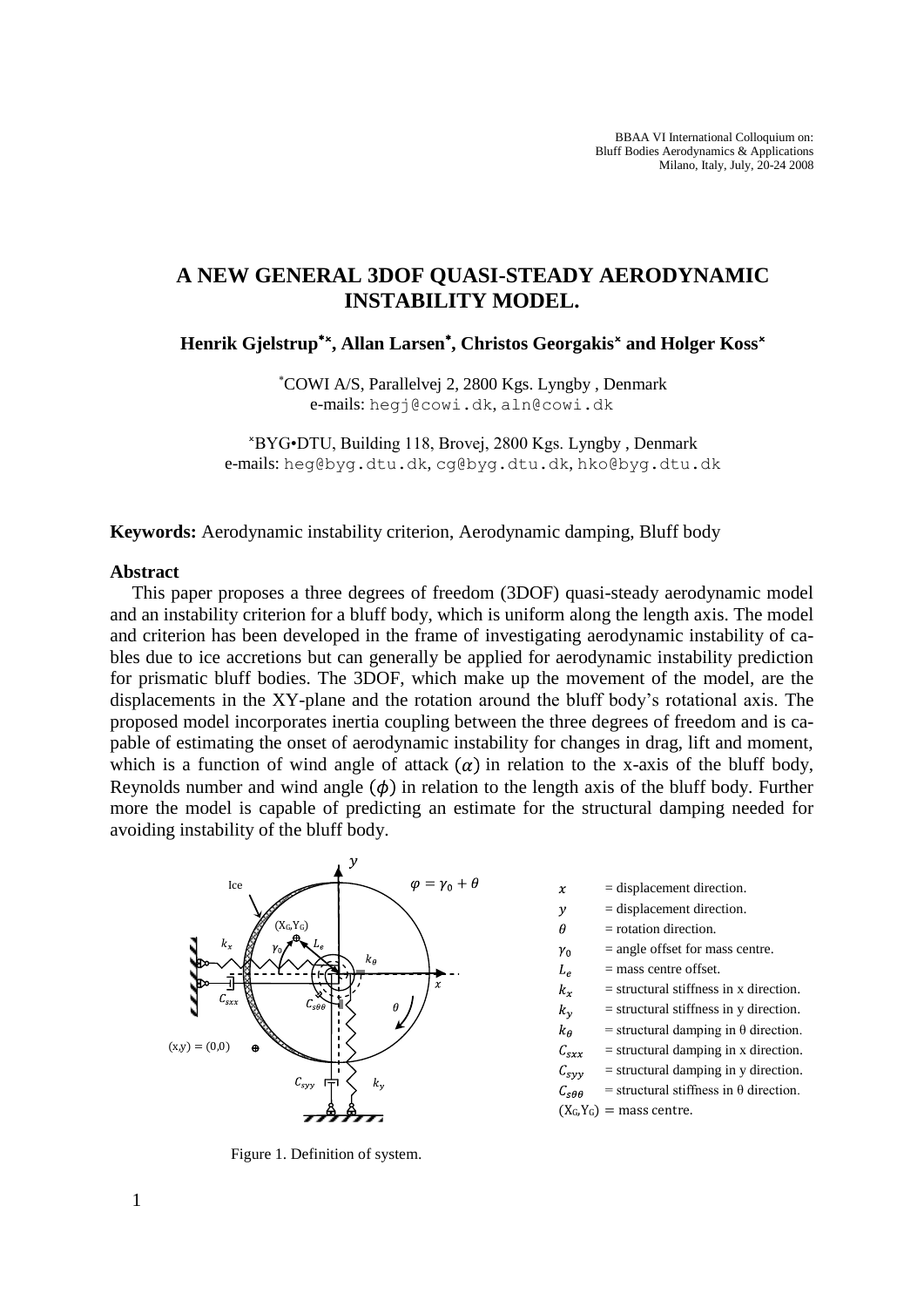## **1 INTRODUCTION**

The main purpose for models, which investigates aero-elastic behaviour, is to predict when aerodynamic instability occurs. During the last 80 years a number of models have been proposed and over the last couple of years aerodynamic damping, as a driving force for vibration, has received some renewed attention. Den Hartog proposed his stability criterion in 1932, Ref. [5], for a 1DOF system, which was defined for a bluff body with an aerodynamic lift coefficient formulated as a function of wind angle of attack in relation to the surface of the bluff body. Later, 1962, Davenport proposed an expression for the aerodynamic damping in the along wind and the transverse wind direction of a cylinder Ref. [3]. In 1981 Martin *et al.* proposed the instability criteria, which now is known under the name of "Drag instability" Ref. [7]. Up to that point all expressions for the aerodynamic damping were special cases, which should be applied individually. In 2006 a unified approach to damping and drag/lift instabilities was proposed by Macdonald and Larose Ref. [6] for a 1DOF system, which was later extended to a 2DOF system. This general quasi-steady 2DOF instability model is able to estimate the structural damping needed for avoiding instability of a bluff body moving in the XY-plane. The 2DOF model is capable of predicting the special cases, which earlier were applied individually, but lack the possibility of predicting inertial coupling for a bluff body with a mass centre offset from its rotational axis.

Through an ongoing research project on iced cables, which focuses on the different effects that ice accretions might have on the aerodynamic stability, it was found that torsion also played a vital role in the stability of a cable, Ref. [2], under certain conditions. This sparked the foundation for the idea to add the rotational dimension to the model developed by Macdonald and Larose in order to obtain a more comprehensive tool for analysing the stability of cables based on the quasi-static aerodynamic forces. In order to expand the model presented in Ref. [6] with an extra dimension it was necessary to find a quasi-static description of the rotational speed of the cable. Some research has been performed on torsional instability for models with different geometries and an approximation of the quasi-static rotational speed has been found for several geometries. A summary of this research can be found in Ref. [1] section 4.2.2. It is worth noticing that making a quasi-static description of the rotational speed seems to be difficult and according to the author's knowledge no unified expression, which clearly defines how to calculate the speed, has been devolved so far.

Using the research on an approximation to a quasi-static rotational speed, Ref. [1] section 4.2.2, it was possible to develop a new 3DOF quasi-steady model, which is proposed in this paper. This new 3DOF general quasi-static aerodynamic instability model incorporates the rotational movement of the cable and the coupling of all three degrees of freedom. In addition to prediction the instability of the cable in the XY-plane the new model is also capable of prediction instability due to the rotation of the cable and to predict instability due to a combination of movement in all the three degrees of freedom.

Furthermore, this new 3DOF general quasi-static aerodynamic instability model is also capable of estimating the damping need to suppress this instability. The model is able to predict the same levels of damping as the 2DOF model proposes by Macdonald et al. Additionally, it is capable of predicting the torsional damping needed to suppress instability and the combined damping need to suppress damping for an instability, which is a function of simultaneous motion in all three degrees of freedom.

#### **2 THE MODEL**

The bluff body model is based on a section model approach and developed for a cable with a thin ice accretion. The application of this model can be expanded to any geometry of a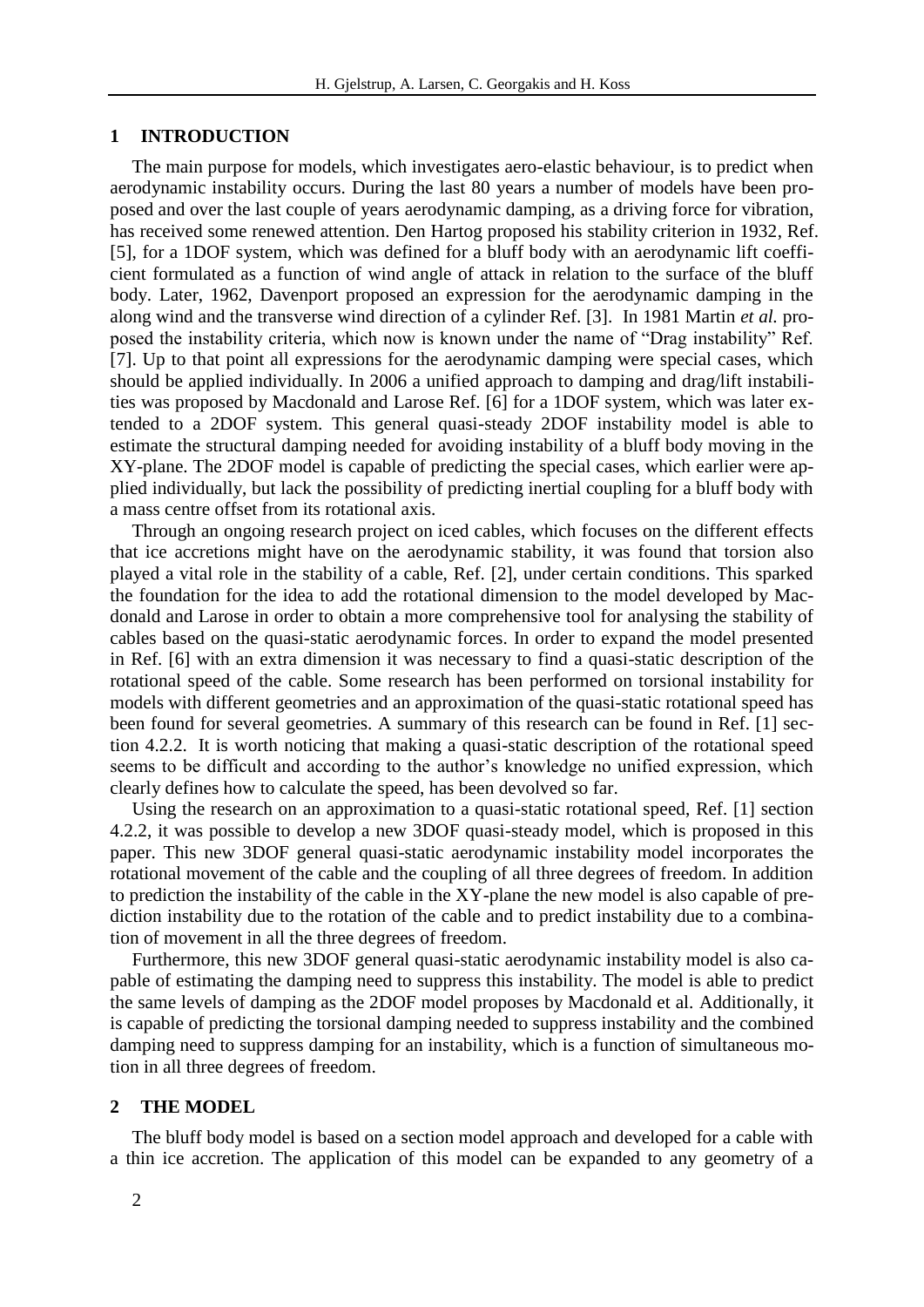prismatic bluff body subjected to aerodynamic instability. [Figure 1,](#page-0-0) [Figure 2](#page-2-0) and [Figure 3](#page-3-0) shows the bluff body coordinate systems for load and structural respone, defined for a cable with a thin ice accretion.



 $x_{\theta}$ ,  $\dot{x}_{\theta}$  = displacement, velocity.  $y_{\theta}$ ,  $\dot{y}_{\theta}$  = displacement, velocity. = steady wind angle of attack  $\theta.\dot{\theta}$ = structural rotation, angular velocity. = wind angle of attack, cable surface. = angle of rotation, relative wind. = wind angle of attack, cable length axis.  $=$  lift.  $=$  drag. = moment. = Radial length for rotational speed. = leading edge angle. = mean wind velocity. = relative wind velocity.  $U_{PR}$ = projected relative vertical wind velocity. = projected relative horizontal wind velocity.  $=$  normal projected relative wind velocity.  $U_{NR}$ 

= along axis wind velocity.

<span id="page-2-0"></span>Figure 2. Schematic model of cable section with ice accretion.

The position of the ice accretion is described in the x-y coordinate system of the cross-sectional plane of the still body [\(Figure 3\)](#page-3-0). If rotation is induced the angle  $\theta$  describes the magnitude of rotation around the length axis of the bluff body.

Projected overall velocities

Relative velocities

$$
U_A = U \cos(\phi)
$$
\n
$$
(1)
$$
\n
$$
U_P = U \sin(\phi) - \dot{x} \cos(\psi) - (\dot{y} \sin(\psi) + R_\delta \dot{\theta} \sin(\delta))
$$
\n
$$
U_{PR} = -(\dot{y} \cos(\psi) + R_\delta \dot{\theta} \cos(\delta)) + \dot{x} \sin(\psi)
$$
\n
$$
U_{NR} = \sqrt{(U_P^2 + U_{PR}^2)}
$$
\n
$$
U_R = \sqrt{(U_A^2 + U_{NR}^2)}
$$
\n(2)

Assumptions used in deriving the model:

- The model is based on a section model approach for a prismatic cable, which makes the assumption implying that the cable is straight and rigid at the midpoint of the cable.
- The ice shape is assumed to be prismatic.
- The structural damping is proportional to the velocity.
- The stiffness of the cable is constant.
- The overall wind speed,  $U$ , is constant.
- The rotational speed can be represented by motion of the leading edge point.
- Quasi-steady theory can be applied.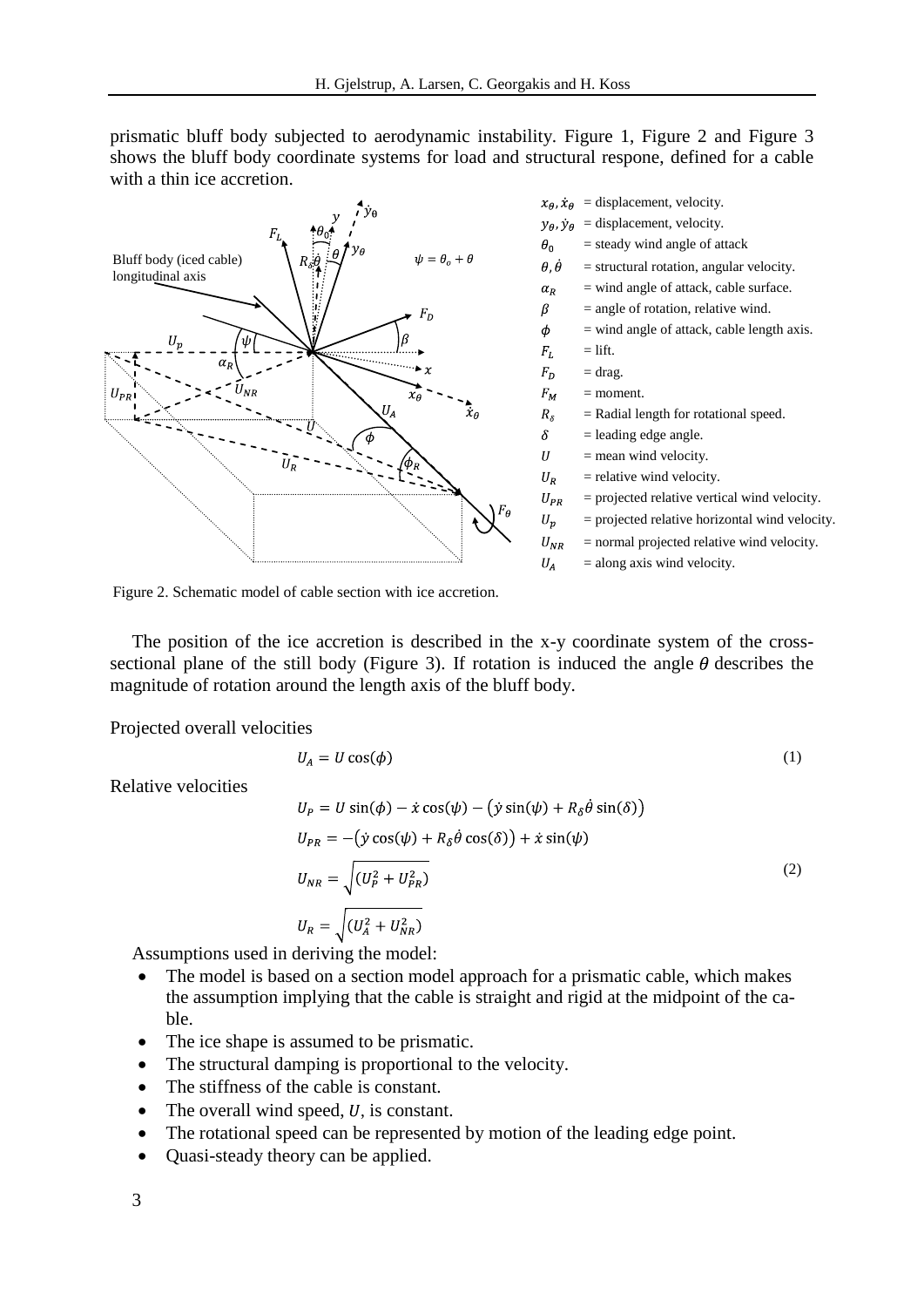Gravitational forces are not included.



<span id="page-3-0"></span>Figure 3. Analytical model of cable section with ice accretion. Figure 4. Definition of *β*.



Assumptions used in deriving the instability criterion:

- The cable is at rest at the initiation of the instability.
- Quasi-steady theory can be applied.

The instability criterion should only be used for a reduced velocity greater then  $U/fD =$ 20 due to the assumption of quasi-steady state and if the rotational degree of freedom is included then the criterion is limited to compact sections, see Ref. [1] section 4.2.2.

In the following the notation for time depended variables as  $x(t)$ ,  $y(t)$  and  $\theta(t)$  is written x, y and  $\theta$ . Derivatives in respect to time are written as  $(d/dt)x = \dot{x}$  and  $(d^2/dt^2)x = \ddot{x}$ 

Both, the vertical and rotational motion of the cable section cause the angle of attack to vary over the section. For example, a positive rotational velocity induces a down draft forward of the centre of rotation and an updraft behind the centre of rotation and vice versa. The rotational velocity is approximated by the motion of a reference point defined in polar coordinates by the radial distance  $R_{\delta}$  and angle  $\delta$  as shown in [Figure 3.](#page-3-0) As discussed in Ref. [1] section 4.2.2, the length  $R_{\delta}$  is not directly related to characteristic points of the section geometry or of the flow field. It is rather a variable used to adjust the aerodynamic model output to the observed instabilities. For example for torsional instability of rectangles about the centroid  $R_{\delta}$ has been approximated to half the distance between the centroid and the body's leading edge under the respective angle of attack. In the case discussed in this paper the length  $R_{\delta}$  is chosen to be the length between the centre of rotation and to the leading edge of the model.

## **3 FORMULATION OF EQUATIONS**

In deriving the equation of motion the energy approach has been applied using the Euler-Lagrange equation, see Eq. [\(3\).](#page-4-0)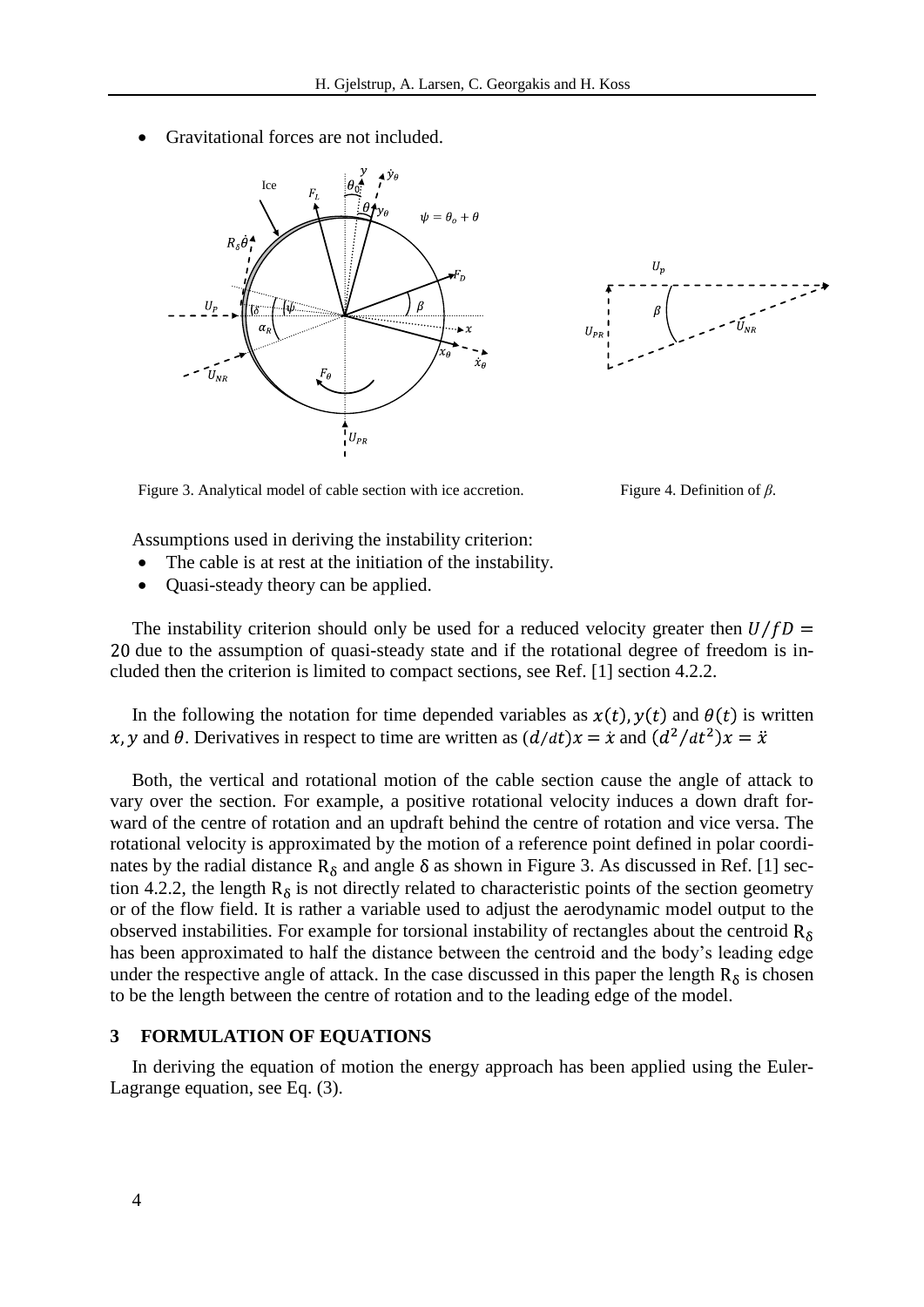<span id="page-4-0"></span>
$$
\frac{\partial}{\partial t} \left( \frac{\partial L}{\partial \dot{q}} \right) - \frac{\partial L}{\partial q} + DampForce = Force
$$
\n
$$
L = T - V \qquad q = \{x, y, \theta\}
$$
\n
$$
DampForce = \{C_{sxx} \dot{x}, C_{syy} \dot{y}, C_{s\theta\theta} \dot{\theta}\}
$$
\n(3)

where *T* is the kinetic energy of the system and *V* is the potential energy of the system.

## **3.1 Equations of motion**

[Figure 5](#page-4-1) shows the coordinate system of the cable with ice accretion and illustrates the mass centre location of the model.

The dotted line shows the sign convention and the origin of the coordinate system  $(0,0)$ , which is the centre of the cable model shown in [Figure 1.](#page-0-0) The point  $(x, y)$  is the displaced centre of the cable due to motion of the cable section in the *x*-*y*-plane.  $X_G$  and  $Y_G$  define the location of the mass centre of the cable section, where  $\gamma_0$  and  $L_e$  are the polar coordinates of the mass centre in the *x*-*y*-plane and  $\theta$  the additional angle due to rotation of the cable. The indices *Trans* and *Rot* refer to the movement of the mass centre due to translation and rotation respectively.



<span id="page-4-1"></span>Figure 5. Definition of mass centre coordinates.

Eq. [\(4\)](#page-4-2) and Eq. [\(5\)](#page-4-3) gives the position for the mass centre of the cable.

$$
X_G = x - L_e \cos(\gamma_0 + \theta) \tag{4}
$$

<span id="page-4-4"></span><span id="page-4-3"></span><span id="page-4-2"></span>
$$
Y_G = y + L_e \sin(\gamma_0 + \theta) \tag{5}
$$

Using the Euler-Lagrange equation requires that one calculates the kinetic energy and potential energy according to the coordinate system shown in [Figure 5.](#page-4-1) The obtained expressions for the energies are shown in Eq. [\(6\)](#page-4-4) to Eq. [\(7\).](#page-4-5)

$$
T = \frac{1}{2}m_{tot}(\dot{X}_G^2 + \dot{Y}_G^2) + \frac{1}{2}J\dot{\theta}^2
$$
\n(6)

<span id="page-4-5"></span>
$$
V = \frac{1}{2} (k_x x^2 + k_y y^2 + k_\theta \theta^2)
$$
 (7)

where  $m_{tot}$  is the mass of the system and  $\hat{J}$  is the rotational inertia about the mass centre.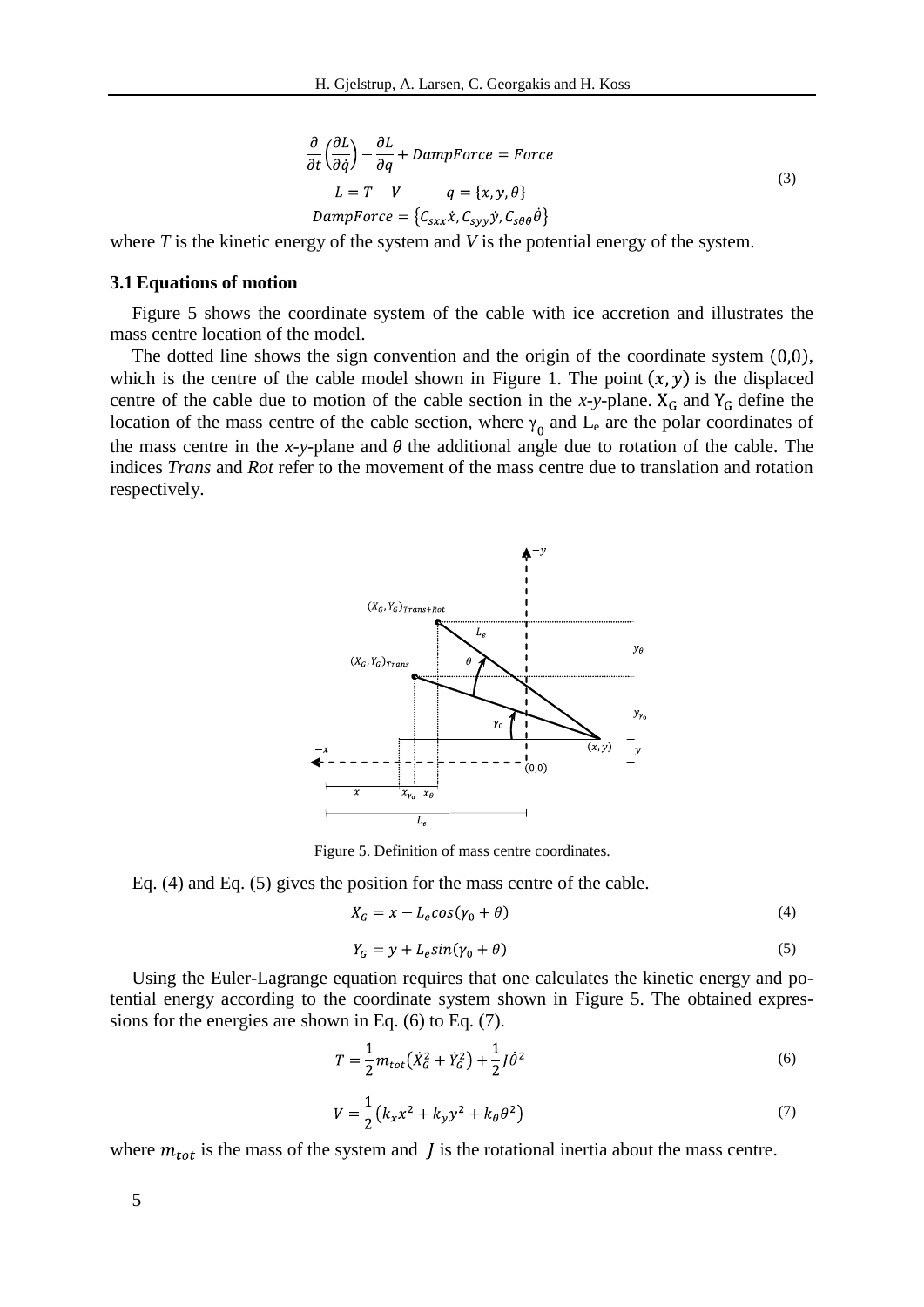Using the Euler-Lagrange approach results in obtaining the equation of motions (EOMs), which are given in Eq.  $(8)$  to Eq.  $(10)$ .

<span id="page-5-0"></span>
$$
m_{tot}\ddot{x} + C_{sxx}\dot{x} + k_x x + m_{tot}L_e(\cos(\varphi)\dot{\theta}^2 + \sin(\varphi)\ddot{\theta}) = F_x \tag{8}
$$

<span id="page-5-1"></span>
$$
m_{tot}\ddot{y} + C_{syy}\dot{y} + k_y y + m_{tot}L_e(-\sin(\varphi)\dot{\theta}^2 + \cos(\varphi)\ddot{\theta}) = F_y
$$
\n(9)

$$
(L_e^2 m_{tot} + J)\ddot{\theta} + C_{s\theta\theta}\dot{\theta} + k_{\theta}\theta + m_{tot}L_e(\sin(\varphi)\ddot{x} + \cos(\varphi)\ddot{y}) = F_{\theta}
$$
 (10)

 $F_x$ ,  $F_y$  and  $F_\theta$  are the external aerodynamic forces, which are presented in Eq. [\(11\)](#page-5-2) to Eq. [\(13\)](#page-5-3) for small initial displacements, where  $\alpha_R = (\psi + \beta)$  and  $\varphi$  are given in [Figure 3](#page-3-0) and [Figure 1,](#page-0-0) respectively.

The inertial coupling term for the x-direction,  $(mL_e \cos(\varphi) \dot{\theta}^2 + mL_e \sin(\varphi) \ddot{\theta})$ , consists of two terms. The first coupling term is the centripetal force,  $(mL_e \cos(\varphi) \dot{\theta}^2)$ , and the second coupling term is the force originating from the angular acceleration,  $(mL_e \sin(\varphi) \ddot{\theta})$ . Similar applies for the inertia coupling formulation in the y-direction. The inertial coupling in the  $\theta$ -direction is based on tangential projections of the acceleration forces originating from the acceleration in the  $x$ - and  $y$ -direction.

$$
F_x = \frac{1}{2} \rho U_R^2 D(C_D(\alpha_R, Re_R, \phi_R) \cos(\alpha_R) + C_L(\alpha_R, Re_R, \phi_R) \sin(\alpha_R))
$$
\n(11)

$$
F_y = \frac{1}{2} \rho U_R^2 D(C_L(\alpha_R, Re_R, \phi_R) \cos(\alpha_R) - C_D(\alpha_R, Re_R, \phi_R) \sin(\alpha_R))
$$
(12)

<span id="page-5-4"></span><span id="page-5-3"></span><span id="page-5-2"></span>
$$
F_{\theta} = \frac{1}{2} \rho U_R^2 D^2 C_M(\alpha_R, Re_R, \phi_R)
$$
\n(13)

#### **3.2 Aerodynamic damping**

The instability criterion is based on a linearized version of the EOMs. This linearization is obtained by performing a Taylor expansion of the aerodynamic forces given in Eq. [\(11\)](#page-5-2) to Eq. [\(13\)](#page-5-3) to first order around the velocity of  $\dot{x} = \dot{y} = \dot{\theta} = 0$ .

$$
F_Z(\dot{x}, \dot{y}, \theta)_{\dot{x} = \dot{y} = \dot{\theta} = 0}
$$
  
=  $F_Z + \frac{\partial F_Z}{\partial \dot{x}} \dot{x} + \frac{\partial F_Z}{\partial \dot{y}} \dot{y} + \frac{\partial F_Z}{\partial \dot{\theta}} \dot{\theta} + \frac{\partial F_Z}{\partial \dot{x} \partial \dot{y}} \dot{x} \dot{y}$   
+  $\dot{\theta} \left( \frac{\partial F_Z}{\partial \dot{x} \partial \dot{\theta}} \dot{x} + \frac{\partial F_Z}{\partial \dot{y} \partial \dot{\theta}} \dot{y} + \frac{\partial F_Z}{\partial \dot{x} \partial \dot{y} \partial \dot{\theta}} \dot{x} \dot{y} \right)$ , where  $(F_Z = F_Z(0,0,0))$  (14)

The Taylor expansion (Eq. [\(14\)\)](#page-5-4) of the aerodynamic forces results in a static wind force for all three directions and a dynamic force, which is equal to a Jacobian matrix  $(C_a)$  multiplied with the velocity in the three directions,  $C_a \dot{Z}$  where  $\dot{Z} = [\dot{x}, \dot{y}, \dot{\theta}]'$ .

 $C_a$  is the aerodynamic damping matrix as given in eq. [\(15\).](#page-6-0) The values of the aerodynamic damping matrix  $C_a$  are calculated for small initial displacements ( $cos(\theta) = 1$ ,  $sin(\theta) =$ and found by applying an approach presented and discussed in Ref. [6].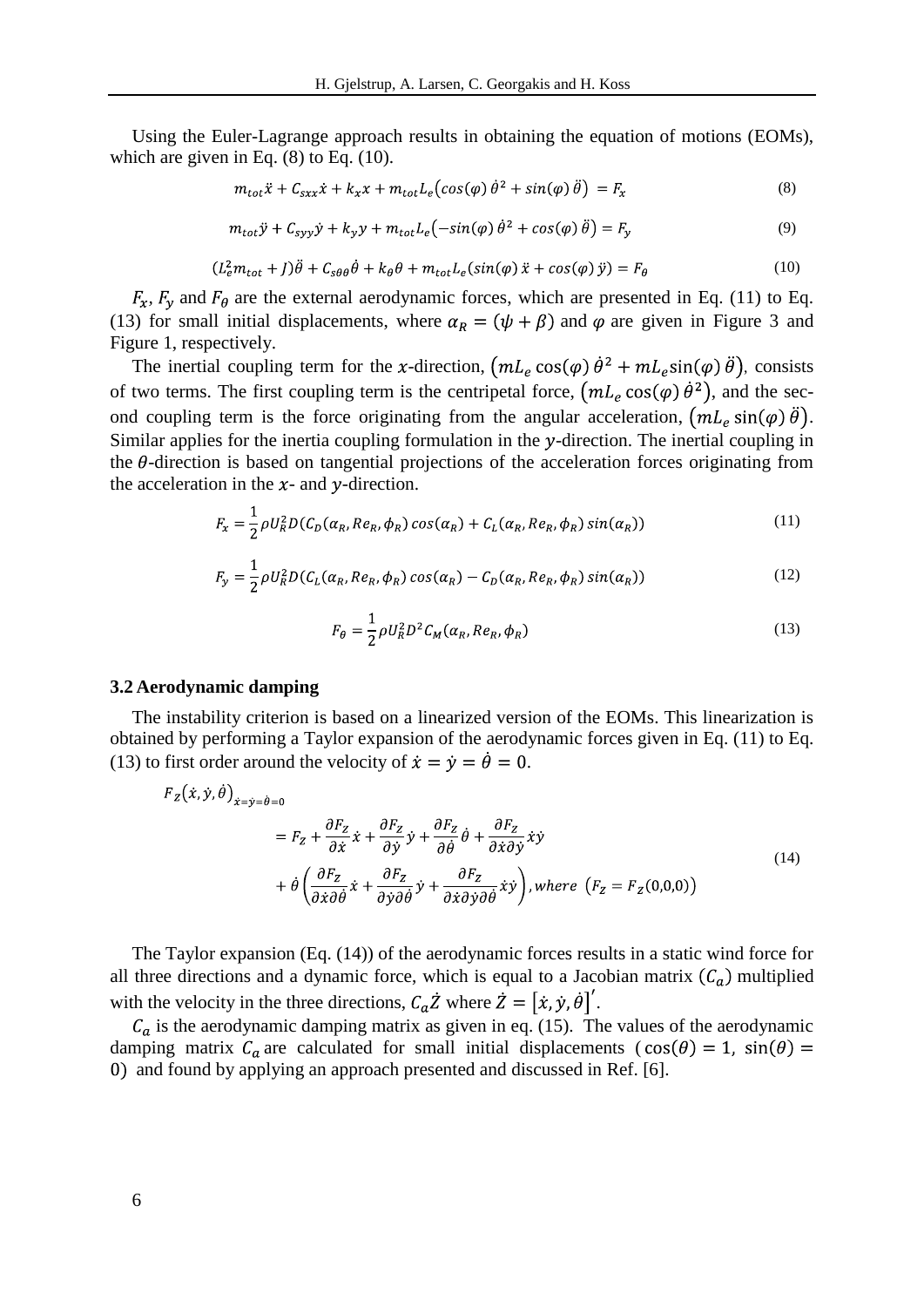<span id="page-6-1"></span><span id="page-6-0"></span>
$$
C_a = -\begin{bmatrix} \frac{\partial F_x}{\partial \dot{x}} & \frac{\partial F_x}{\partial \dot{y}} & \frac{\partial F_x}{\partial \dot{\theta}}\\ \frac{\partial F_y}{\partial \dot{x}} & \frac{\partial F_y}{\partial \dot{y}} & \frac{\partial F_y}{\partial \dot{\theta}}\\ \frac{\partial F_\theta}{\partial \dot{x}} & \frac{\partial F_\theta}{\partial \dot{y}} & \frac{\partial F_\theta}{\partial \dot{\theta}} \end{bmatrix}_{\dot{x} = \dot{y} = \dot{\theta} = 0}
$$
(15)

Furthermore, it is assumed that all higher order terms in the EOMs are negligible. These assumptions derive from the instant where a vibration event is initiated on the body. Eq. [\(16\)](#page-6-1) gives the total damping matrix containing both structural and aerodynamic damping.

$$
C_D = C_s + C_a = \begin{bmatrix} C_{sxx} & 0 & 0 \\ 0 & C_{syy} & 0 \\ 0 & 0 & C_{s\theta\theta} \end{bmatrix} + \begin{bmatrix} C_{axx} & C_{axy} & C_{ax\theta} \\ C_{ayx} & C_{ayy} & C_{ay\theta} \\ C_{a\theta x} & C_{a\theta y} & C_{a\theta\theta} \end{bmatrix} = \begin{bmatrix} C_{xx} & C_{xy} & C_{x\theta} \\ C_{yx} & C_{yy} & C_{y\theta} \\ C_{\theta x} & C_{\theta y} & C_{\theta\theta} \end{bmatrix} \tag{16}
$$

With these assumptions it is possible estimate the stability of the 3DOF system by rewriting the equations of motions (Eq. [\(8\)](#page-5-0) to Eq. [\(10\)\)](#page-5-1) into state space and solving the eigenvalue problem which can be obtained here from.

Eq. [\(17\)](#page-6-2) to Eq. [\(19\)](#page-6-3) give the linearized version for the equations of motions Eq. [\(8\)](#page-5-0) to Eq. [\(10\),](#page-5-1) with the static aerodynamic force equal to zero,  $F_z = 0$  where  $Z = [x, y, \theta]'$ .

$$
\ddot{x} = -\frac{1}{Jm_{tot}} \Biggl( J \Big( m_{tot} \omega_x^2 x + C_{xx} \dot{x} + C_{xy} \dot{y} + C_{x\theta} \dot{\theta} \Big) + \sin(\varphi) L_e^2 m_{tot} \Biggl( -\frac{1}{L_e} \Big( J \omega_\theta^2 \theta + C_{\theta x} \dot{x} + C_{\theta y} \dot{y} + C_{\theta \theta} \dot{\theta} \Biggr) + \sin(\varphi) \Big( \omega_x^2 m_{tot} x + C_{xx} \dot{x} + C_{xy} \dot{y} + C_{x\theta} \dot{\theta} \Big) + \cos(\varphi) \Big( \omega_y^2 m_{tot} y + C_{yx} \dot{x} + C_{yy} \dot{y} + C_{y\theta} \dot{\theta} \Big) \Biggr) \Biggr)
$$
\n(17)

$$
\ddot{y} = -\frac{1}{jm_{tot}} \Biggl( J \Big( m_{tot} \omega_y^2 y + C_{yx} \dot{x} + C_{yy} \dot{y} + C_{y\theta} \dot{\theta} \Big) + \cos(\varphi) L_e^2 m_{tot} \Biggl( -\frac{1}{L_e} \Big( J \omega_\theta^2 \theta + C_{\theta x} \dot{x} + C_{\theta y} \dot{y} + C_{\theta \theta} \dot{\theta} \Big) + \sin(\varphi) \Big( \omega_x^2 m_{tot} x + C_{xx} \dot{x} + C_{xy} \dot{y} + C_{x\theta} \dot{\theta} \Big) + \cos(\varphi) \Big( \omega_y^2 m_{tot} y + C_{yx} \dot{x} + C_{yy} \dot{y} + C_{y\theta} \dot{\theta} \Big) \Biggr) \Biggr)
$$
\n(18)

$$
\ddot{\theta} = -\frac{1}{J} \Big( \big( J\omega_{\theta}^{2} \theta + C_{\theta x} \dot{x} + C_{\theta y} \dot{y} + C_{\theta \theta} \dot{\theta} \Big) - L_{e} \Big( \sin(\varphi) \big( \omega_{x}^{2} m_{tot} x + C_{xx} \dot{x} + C_{xy} \dot{y} + C_{x \theta} \dot{\theta} \Big) + \cos(\varphi) \big( \omega_{y}^{2} m_{tot} y + C_{yx} \dot{x} + C_{yy} \dot{y} + C_{y \theta} \dot{\theta} \Big) \Big) \Big)
$$
(19)

Below Eq. [\(20\)](#page-6-4) shows the state-space matrix, which is obtained from Eq. [\(17\)](#page-6-2) to Eq. [\(19\)](#page-6-3)

<span id="page-6-4"></span><span id="page-6-3"></span><span id="page-6-2"></span>
$$
\begin{bmatrix}\n0 & 0 & 0 & 1 & 0 & 0 \\
0 & 0 & 0 & 0 & 1 & 0 \\
0 & 0 & 0 & 0 & 0 & 1 \\
\vdots & \vdots & \vdots & \vdots & \vdots \\
0 & A & \cdots & B & C & D \\
\vdots & \vdots & \vdots & \vdots & \vdots\n\end{bmatrix}\n\begin{bmatrix}\nx_1 \\
y_1 \\
\theta_1 \\
x_2 \\
y_2 \\
\vdots \\
\theta_2\n\end{bmatrix} = \n\begin{bmatrix}\n\dot{x}_1 \\
\dot{y}_1 \\
\dot{\theta}_1 \\
\dot{x}_2 \\
\dot{y}_2 \\
\vdots \\
\dot{\theta}_2\n\end{bmatrix}
$$
\n(20)

Where A is a 3x3 sub-matrix, see Eq. [\(21\),](#page-7-0) and B, C and D is a 3x1 sub-vector, see Eq. [\(22\)](#page-7-1) to Eq. [\(24\)](#page-7-2) and

> $(x_1, y_1, \theta_1)$  represents the position of the cable section.  $(x_2, y_2, \theta_2) = (x_1, y_1, \dot{\theta}_1)$  represents velocity of the cable section.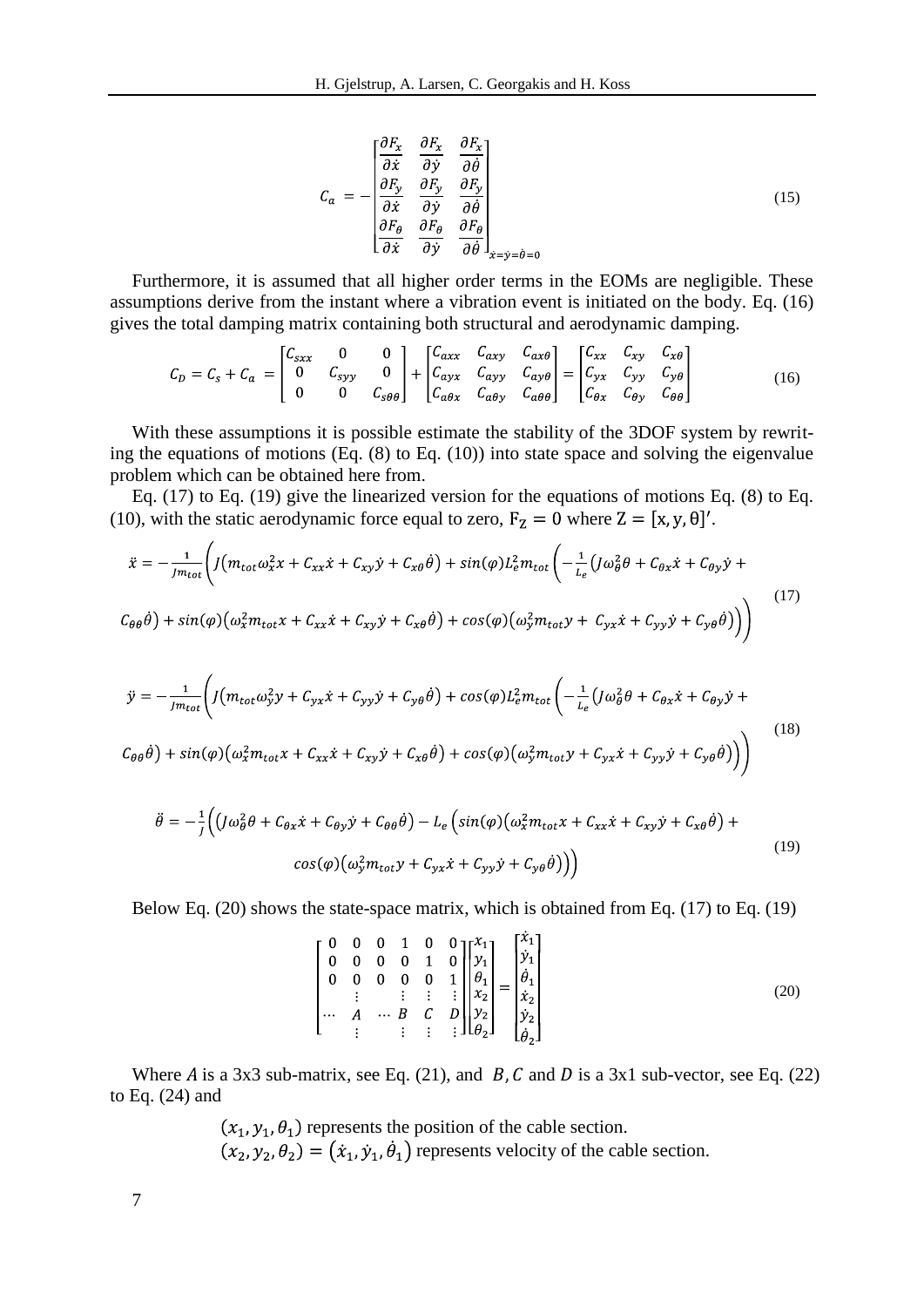<span id="page-7-0"></span> $(\dot{x}_2, \dot{y}_2, \dot{\theta}_2) = (\ddot{x}_1, \ddot{y}_1, \ddot{\theta}_1)$  represents acceleration of the cable section.

$$
A = \begin{bmatrix} -\frac{Jm_{tot}\omega_x^2 + \sin(\varphi)2L_e^2m_{tot}^2\omega_x^2}{Jm_{tot}} & -\frac{\cos(\varphi)\sin(\varphi)L_e^2m_{tot}\omega_y^2}{J} & \sin(\varphi)L_e\omega_\theta^2\\ -\frac{\cos(\varphi)\sin(\varphi)L_e^2m_{tot}\omega_x^2}{J} & -\omega_y^2 - \frac{\cos(\varphi)2L_e^2m_{tot}\omega_y^2}{J} & \cos(\varphi)L_e\omega_\theta^2\\ \frac{\sin(\varphi)L_e m_{tot}\omega_x^2}{J} & \frac{\cos(\varphi)L_e m_{tot}\omega_y^2}{J} & -\omega_\theta^2 \end{bmatrix}
$$
(21)

<span id="page-7-1"></span>
$$
B = \frac{\begin{bmatrix} \frac{\sin(\varphi)C_{\theta x}L_e}{J} - \frac{\sin(\varphi)^2 C_{xx}L_e^2}{J} - \frac{\cos(\varphi)\sin(\varphi)C_{yx}L_e^2}{J} - \frac{C_{xx}}{m_{tot}}\\ \frac{\cos(\varphi)C_{\theta x}L_e}{J} - \frac{\cos(\varphi)\sin(\varphi)C_{xx}L_e^2}{J} - \frac{\cos(\varphi)^2 C_{yx}L_e^2}{J} - \frac{C_{yx}}{m_{tot}}\\ -\frac{C_{\theta x}}{J} + \frac{\sin(\varphi)C_{xx}L_e}{J} + \frac{\cos(\varphi)C_{yx}L_e}{J} \end{bmatrix} \tag{22}
$$

$$
C = \frac{\left[\frac{\sin(\varphi)C_{\theta y}L_e}{J} - \frac{\sin(\varphi)^2 C_{xy}L_e^2}{J} - \frac{\cos(\varphi)\sin(\varphi)C_{yy}L_e^2}{J} - \frac{C_{xy}}{m_{tot}}\right]}{J}
$$
  

$$
C = \frac{\left[\frac{\cos(\varphi)C_{\theta y}L_e}{J} - \frac{\cos(\varphi)\sin(\varphi)C_{xy}L_e^2}{J} - \frac{\cos(\varphi)^2 C_{yy}L_e^2}{J} - \frac{C_{yy}}{m_{tot}}\right]}{J}
$$
(23)

<span id="page-7-2"></span>
$$
D = \frac{\left[\frac{\sin(\varphi)C_{\theta\theta}L_e}{J} - \frac{\sin(\varphi)^2 C_{\chi\theta}L_e^2}{J} - \frac{\cos(\varphi)\sin(\varphi)C_{\chi\theta}L_e^2}{J} - \frac{C_{\chi\theta}}{m_{tot}}\right]}{J} - \frac{\cos(\varphi)C_{\theta\theta}L_e}{J} - \frac{\cos(\varphi)\sin(\varphi)C_{\chi\theta}L_e^2}{J} - \frac{\cos(\varphi)^2 C_{\chi\theta}L_e^2}{J} - \frac{C_{\chi\theta}}{m_{tot}}\right}
$$
(24)

It is through solving the eigenvalue problem for this linearized system of equations that it is possible to estimate the aerodynamic stability of a bluff body subjected to aerodynamic forces. The system of equations is stable if all the roots of the eigenvalue problem are below zero. The eigenvalue problem for this system of equations results in a  $6<sup>th</sup>$  order polynomial, which can be solved either by numerical means or analytically by applying the Routh-Hurwitz stability criterion to the  $6<sup>th</sup>$  order polynomial. By using the Routh-Hurwitz stability criterion it is also possible to differentiate whether the instability is characterised as diverged or flutter, Ref. [8].

## **4 PREDICTION OF INSTABILITY**

The following describes the results found by the new 3DOF model proposed in this paper. Due to the limited number of wind tunnel experiments providing input data for the new model, the presented analysis focuses only on aerodynamic phenomena for wind normal to the cable axis. Previously performed analysis of 2DOF response in the *x-y-*direction is reported by Gjelstrup *et al.* in Ref. [4]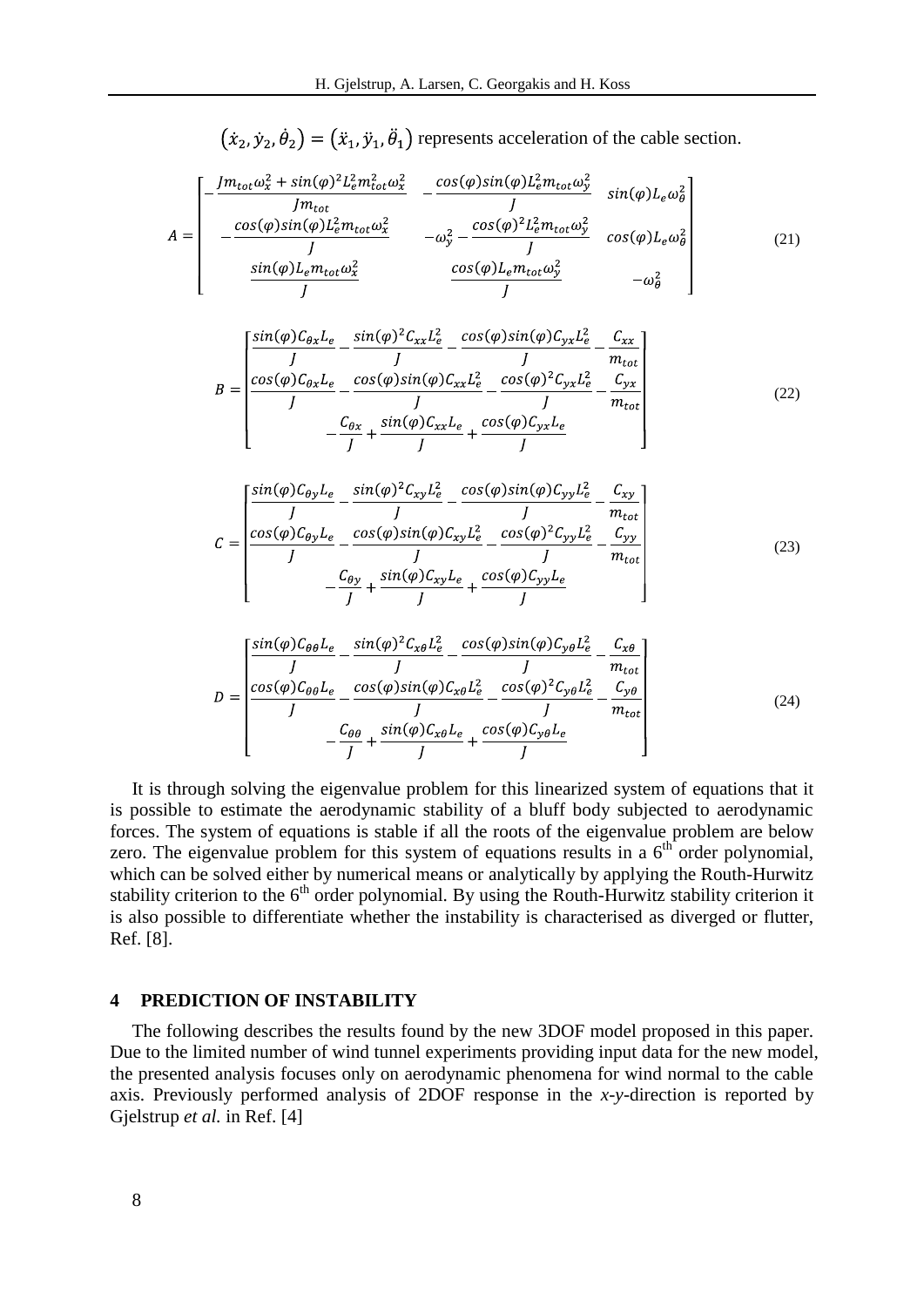#### **4.1 Aerodynamic data**

[Figure 6](#page-8-0) shows the aerodynamic input data, used by the new model, which are taken from wind tunnel test performed by Chabart *et al* in 1998, Ref. [2]. The aerodynamic data are used in calculating the instability ranges, which are shown in [Figure 8.](#page-9-0)



<span id="page-8-0"></span>Figure 6. Aerodynamic coefficients taken from Ref. [2] and transformed into the model's coordinate system.

## **4.2 Calculated instability**

[Figure 7](#page-8-1) shows a cross sectional view of the iced cable model from which the aerodynamic data were obtained.  $R_{\delta}$  is the calculated individually for each angle of attack on the nondisplaced body and used for the prediction of the instability range of the iced cable model.



<span id="page-8-1"></span>Figure 7. Iced cable with radial distance  $R_{\delta}$  to the leading edge.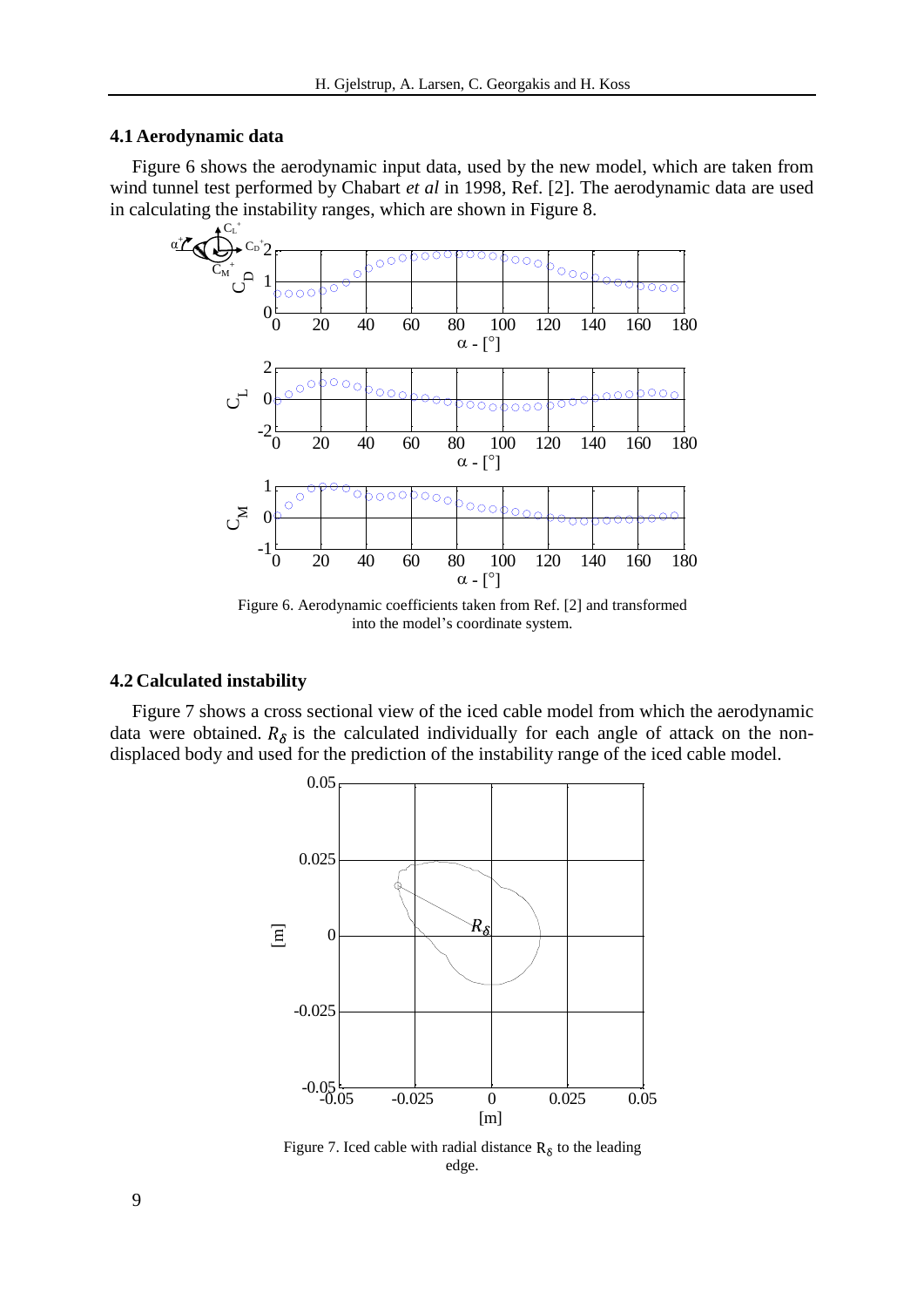[Figure 8a](#page-9-0) shows the calculated instability range found by using the aerodynamic data shown in [Figure 6.](#page-8-0) Values less than zero indicate the ranges of instability predicted by the model. The unstable ranges are  $\sim$ 25° -  $\sim$ 45°,  $\sim$ 70° -  $\sim$ 135° and  $\sim$ 170° - 180°. [Figure 8a](#page-9-0) also shows the Den Hartog criterion for instability, which states that galloping occurs, if  $C_p$  +  $\partial C_L/\partial \alpha$  < 0, where  $C_D$  and  $C_L$  are aerodynamic drag and lift coefficients and  $\alpha$  is the wind angle of attack. The value of  $C_D + \partial C_L / \partial \alpha$  is marked with a white line dotted with circles and the zero level for the Den Hartog criteria is marked with a straight white line, see [Figure](#page-9-0)  [8a](#page-9-0). The Den Hartog criterion predicts instability in two ranges, 30° - 45° and 170° - 180°.

Comparing the results from these three approaches in [Figure 8b](#page-9-0) it is demonstrated that the new model is capable of predicting instability over a wide range of wind angles of attack acting in a combined effect of drag lift and moment, which is not considered by previous models.



<span id="page-9-0"></span>Figure 8. a) Range of predicted instability for the combined Drag, Lift and moment and  $\gamma_0 = 0^\circ$ . b) Comparison of experimental found instability with Den Hartog and the 3DOF model

## **4.3 Discussion of results**

Comparing the numerical found instability with results from previously made wind tunnel test, Ref. [2], good agreement between the experimental observed instability and the range predicted from the here presented model could be demonstrated. However the ranges from  $\sim$ 45° -  $\sim$ 70° and  $\sim$ 135° -  $\sim$ 170° are considered as stable in the numerical model, whereas the wind tunnel test, performed by Chabart *et al.* Ref. [2], shows that the model tested for different wind speeds and angles of attack was unstable in the entire range between 20° to 180°.